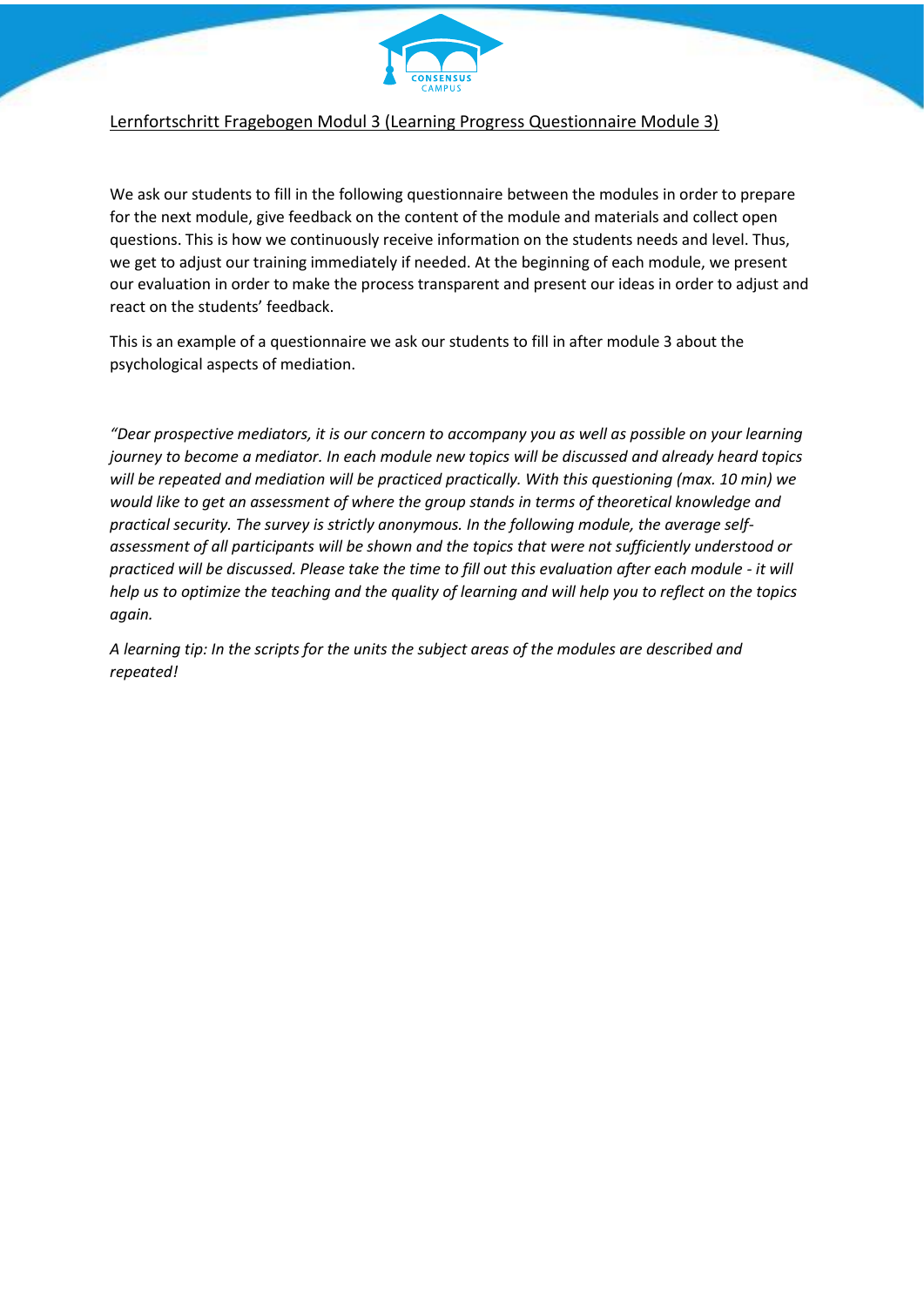

## Seite 01

### Liebe angehende Mediatoren und Mediatorinnen

Es ist uns ein Anliegen, Euch möglichst gut bei Eurer Lernreise zum Mediator zu begleiten. In jedem Modul werden neue Themen besprochen und bereits gehörte Themen wiederholt und Mediation praktisch geübt. Mit dieser Befragung (max. 10 min) möchten wir eine Einschätzung bekommen, wo die Gruppe steht bezüglich des theoretischen Wissens und der praktischen Sicherheit. Die Befragung ist streng anonym. Im folgenden Modul wird der Durchschnitt der Selbsteinschätzung aller Teilnehmer gezeigt und auf die Themen eingegangen, die von nicht ausreichend verstanden oder geübt wurden. Bitte nehmt Euch die Zeit, diese Evaluation jeweils im Anschluss an die Module auszufüllen - es hilft uns, den Unterricht und die Qualität des Lernens zu optimieren und Euch, nochmals die Themenfelder zu reflektieren.

Ein Lerntipp: In den Skripten zu den Einheiten werden die Themenfelder der Module beschrieben und wiederholt

| Ich weiß nicht, was das ist                                                  | Habe ich gehört und verstanden |
|------------------------------------------------------------------------------|--------------------------------|
|                                                                              |                                |
|                                                                              |                                |
| 2. Macht, Fairness und Gerechtigkeit in der Psychologie und in der Mediation |                                |
|                                                                              |                                |
|                                                                              |                                |
| Ich weiß nicht, was das ist                                                  | Habe ich gehört und verstanden |
|                                                                              |                                |
|                                                                              |                                |

Ich weiß nicht, was das ist Habe ich gehört und verstanden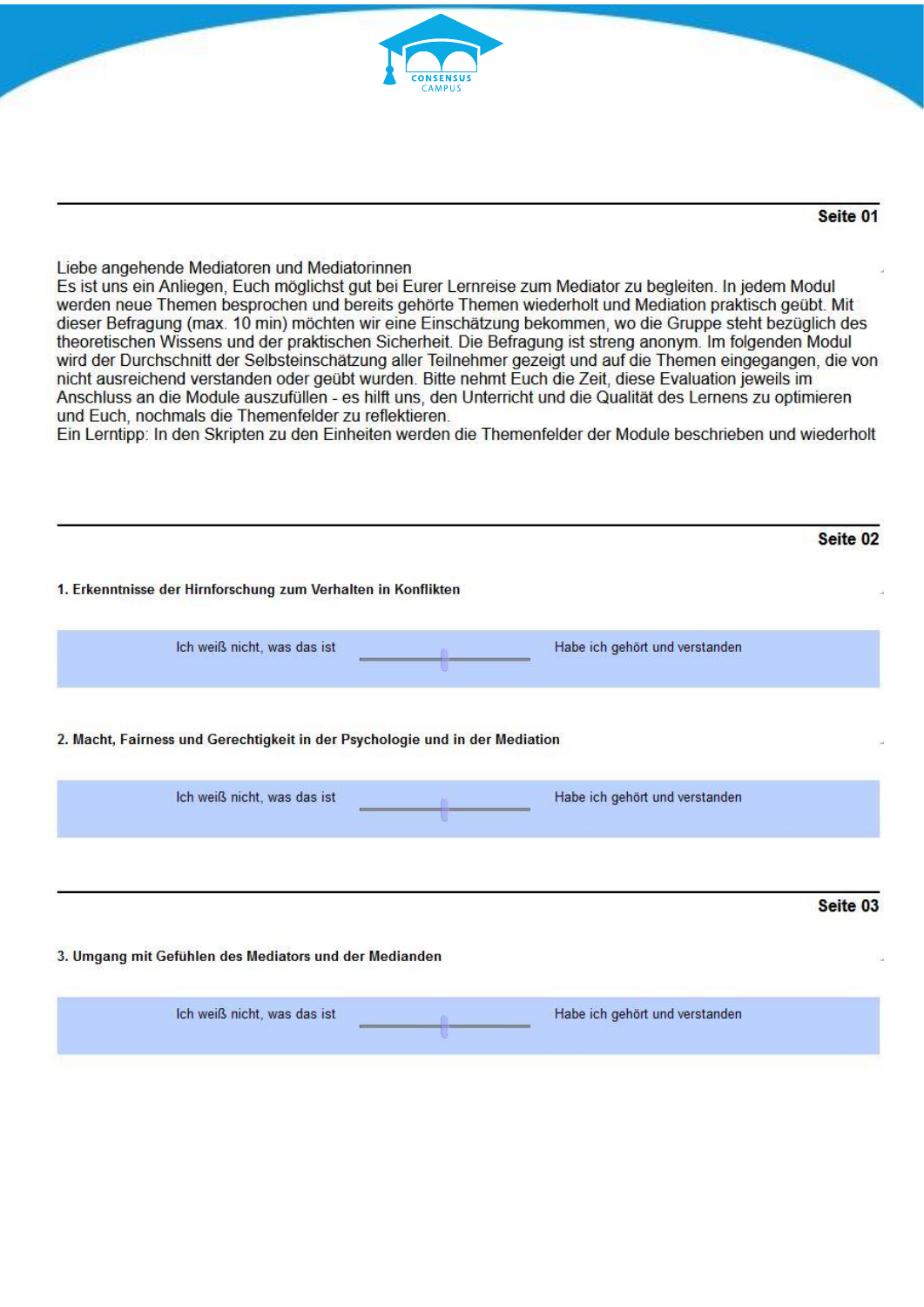

# 4. Selbstreflexion (z. B. Bewusstsein über die eigenen Grenzen aufgrund der beruflichen Prägung und Sozialisation,<br>Reflexion des eigenen Konfliktlösungsstils)

|                                       | Ich weiß nicht, was das ist |                                                                                               | Habe ich gehört und verstanden                                                                                  |          |
|---------------------------------------|-----------------------------|-----------------------------------------------------------------------------------------------|-----------------------------------------------------------------------------------------------------------------|----------|
| 5. Erkennen von Konfliktdynamiken     |                             |                                                                                               |                                                                                                                 |          |
|                                       | Ich weiß nicht, was das ist |                                                                                               | Habe ich gehört und verstanden                                                                                  |          |
| 6. Interventionstechniken             |                             |                                                                                               |                                                                                                                 |          |
|                                       | Ich weiß nicht, was das ist | 一百一                                                                                           | Habe ich gehört und verstanden                                                                                  |          |
|                                       |                             |                                                                                               |                                                                                                                 |          |
| 7. Grundlagen der Verhandlungsanalyse |                             |                                                                                               |                                                                                                                 | Seite 04 |
|                                       | Ich weiß nicht, was das ist |                                                                                               | Habe ich gehört und verstanden                                                                                  |          |
|                                       |                             | Integrative Verhandlungstechniken, distributive Verhandlungstechniken, Exkurs: GRASP- Methode | 8. Verhandlungsführung und Verhandlungsmanagement: Intuitives Verhandeln, Verhandlung nach dem Harvard-Konzept/ |          |
|                                       | Ich weiß nicht, was das ist |                                                                                               | Habe ich gehört und verstanden                                                                                  |          |
|                                       |                             |                                                                                               |                                                                                                                 |          |

Seite 05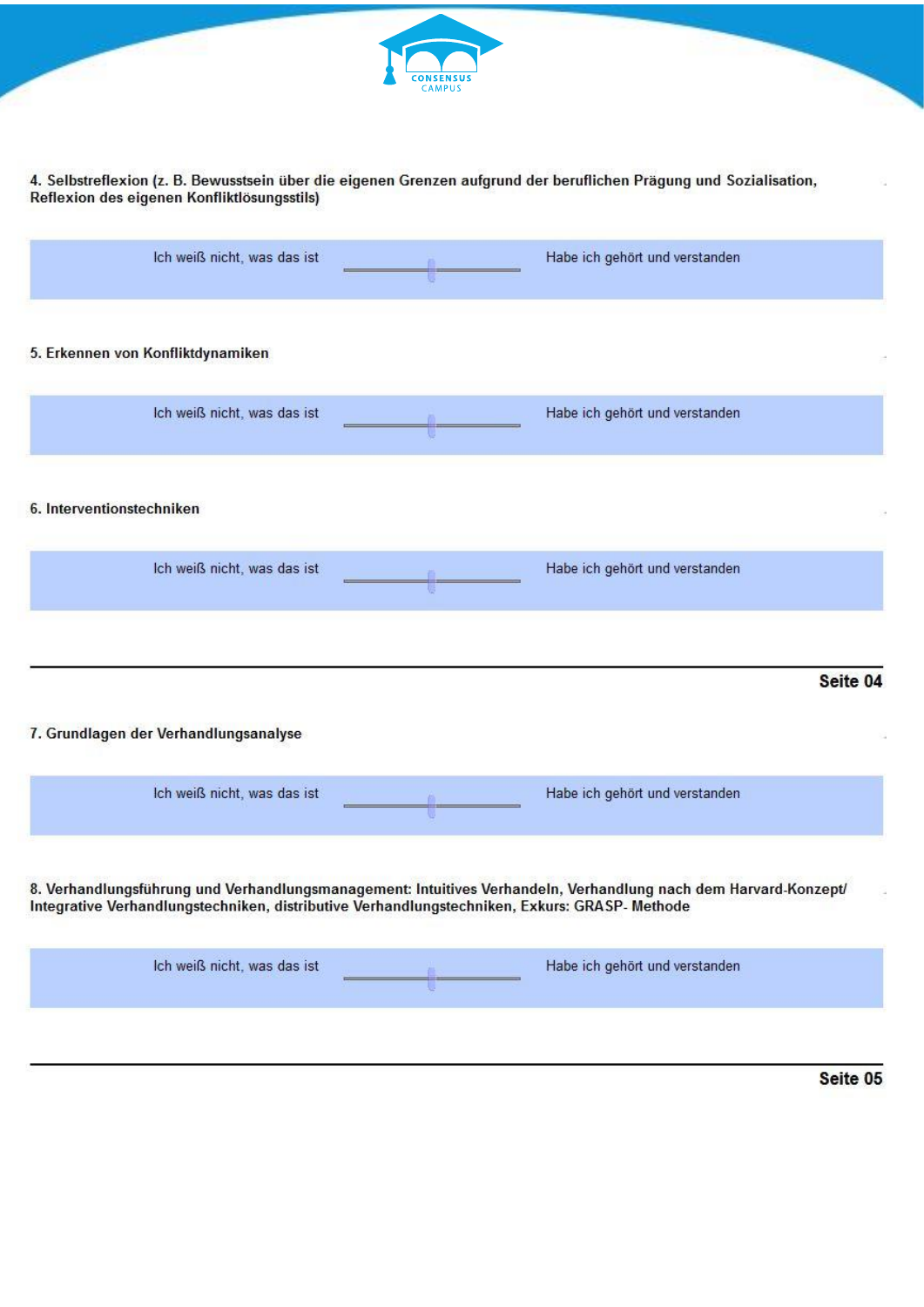

#### 12. Ich konnte von dem Gelernten schon etwas im Alltag anwenden.

| Stimme nicht zu                        | Stimme voll und ganz zu                    |
|----------------------------------------|--------------------------------------------|
| 13. Skript Modul 2                     | Seite 07                                   |
| Ich habe das Skript noch nicht gelesen | Ich habe das Skript gelesen und verstanden |

14. Das Skript Modul 2 war für mich...